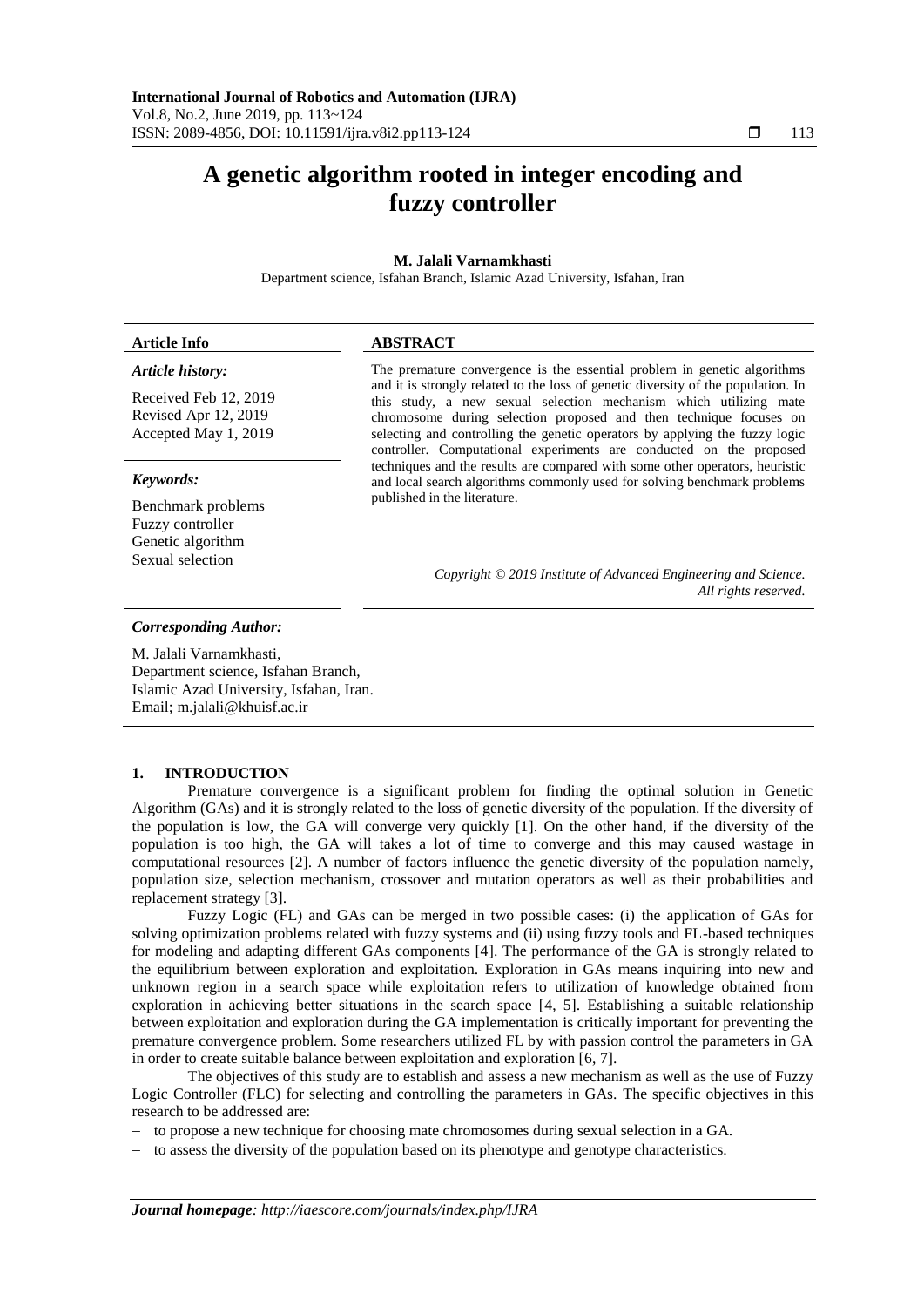- $-$  to realize a membership function and setting linguistic labels to be used in FLC in order to control the parameters in GA.
- to explore the selection benchmark problems based on integer encoding.
- to perform extensive computational experiments on benchmark problem instances to determine the effectiveness of the proposed algorithms in generating near-optimal solutions.

# **2. LITERATURE REVIEW OF FUZZY GENETIC ALGORITHM**

A management technique of crossover and mutation probabilities on the basis of Fuzzy Logic (FL) was proposed by Song et al. [8]. Li et al. [9] used fuzzy tools in GA for controlling the crossover and mutation probabilities. Their FGA utilized the information of both the whole generation and the particular chromosomes. Wang [10] designed a FGA based on population diversity measurements whereby the fuzzy controller was employed in controlling the crossover and mutation probabilities. Wang and Hong [11] utilized fuzzy systems for dynamically controlling the crossover and mutation probabilities during the optimization procedure.

An exhaustive analysis of fuzzy-adaptive GA was presented by Herrera and Lozano [12]. They depicted the stages for their design and incorporated taxonomy into their fuzzy-adaptive GA. The taxonomy technique constitutes the combination of two appearances: the level at which the adaptation takes place and the way how the rule bases are obtained. They considered different groups of taxonomies and consequently produced some fuzzy-adaptive GAs.

In another study conducted by Herrera and Lozano [5], an adaptive approach for controlling the mutation probability based on a utilization of FLCs was suggested. In this new approach, the measure for success of controlling the mutation probability was the advance produced by the GA over the last generation. Herrera et al. [13] presented two fuzzy tools to improve the GA behaviour: fuzzy connectives and fuzzy logic-based systems. In this technique fuzzy connective was utilized to design crossover operator for real coded GA. This technique has some shortcomings, among the rest:

- In each generation minimum and maximum value must be calculated and these numbers are compared to each pair chromosome, which are selected for crossover and is very time consuming.
- This method can be used only for crossover operators that replace same positions of genes.
- This method was tested only for a nonlinear number function and it was not challenged seriously.

Lee and Takagi [14] proposed a method for controlling the crossover rate, and mutation rate. They also presented an automatic fuzzy design technique which was based on GAs. This technique had two major defects:

- Only phenotype characteristic used as the input variable.
- Using the meta-level GA to find the optimized fuzzy system for the dynamic parameterized GA is computationally expensive.

Jalali and Lee [15] proposed a new technique for choosing the female chromosome during sexual selection in a GA. A bi-linear allocation lifetime approach is used to label the chromosomes based on their fitness value which will then be used to characterize the diversity of the population. The application of this technique is used by Jafari et al. [16] for Committee neural networks. Also in another work Jalali and Lee [17] introduced a genetic algorithm with fuzzy crossover operator and probability.

Yand and Jin [18] are presented a FGA such that chromosomes are included of quantum bits encoded by real digit. Odeh et al [16] presented a hybrid algorithm that combines Fuzzy Logic Controller (FLC) and Genetic Algorithms (GAs) and its application on a trafc signal system. Pelusi et al. proposed some Gravitational Search Algorithm (GSA) based on fuzzy logic and some algorithms as GA, Particle Swarm Optimization (PSO) and Differential Evolution (DE), to improve GSA. A newtechnique of the FGA was designed to control the frequency of the system by Cam et al. [19]. This method showed a better act than the conventional and other modern control techniques.

# **2.1. Details of proposed algorithm**

The algorithm of FGA in this study can be shown as follow:

*begin* Initialise Population Fitness Evaluation *repeat* Population Diversity Sexual Selection Fuzzy Controller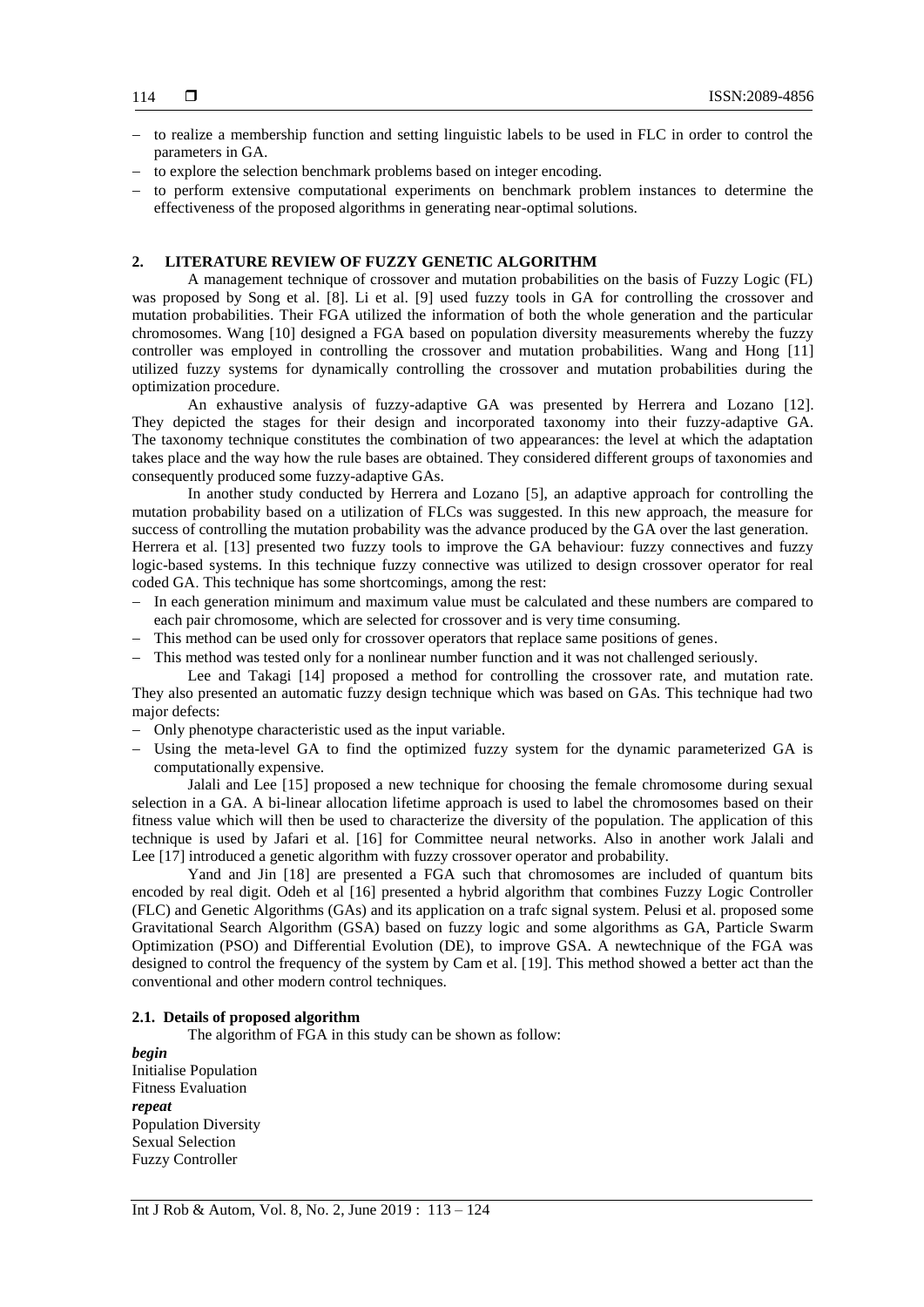Fuzzy Crossover Fuzzy Mutation Replacement *until* the end condition is satisfied *return* the fittest solution found *end*

## **2.2. Population diversity**

Jalali and Lee [15] considered the genotype and phenotype properties for the measurement of the population diversity in a GA with fuzzy crossover operator and probability. In our study we are using the same strategy for the measurement of the population diversity. They introduced three parameters (1):

$$
T_{1,t} = \frac{n_{f_i}}{N}
$$
  
\n
$$
T_{2,t} = \frac{f_{\text{max}}t - f_{\text{avr},t}}{f_{\text{max}}t}
$$
  
\n
$$
T_{3,t} = \frac{H(C_{f_{\text{max}}t} - C_{f_{\text{min}}})}{L}
$$
\n(1)

where,

*N* =number of population.

 $n_{f_i}$  =number of different fitness values in generation  $t$ .

 $f_{\text{max}t}$  =maximum fitness value in generation  $t$ .

 $f_{\textit{avr},t}$  =average fitness value in generation  $t$ .

and  $HC_{f_{\text{max}}}-C_{f_{\text{min}}}$ ) is the Hamming Distance (HD) between the worst chromosome and the best one and  $L$  is the length of chromosome.

The  $T_{1,t}$ ,  $T_{2,t}$  and  $T_{3,t}$  belong to the interval [0, 1]. If these numbers are close to zero, then the diversity of population is low and the algorithm has the potential to converge very soon. However, if it is near 1, the population shows a high level of diversity. As regards to  $T_{1,t}$ ,  $T_{2,t}$  and  $T_{3,t}$  three membership functions are defined. The set of linguistic labels associated with  $T_{1,t}$ , and  $T_{3,t}$ , are low, medium and high. are low and high. The meanings of these labels are illustrated by Figure 1.



Figure. 1. The set of linguistic labels associated with  $T_{1,t}$ ,  $T_{2,t}$ , and  $T_{3,t}$  [15]

# **2.3. Sexual selection**

When integer encoding is used, a wide variety of genes appear within the chromosomes. In this case, a relation between the fitness value and Hamming distance is proposed for sexual selection. Inspired by the non-genetic sex determination system prevalent in some reptile species where sex is determined by the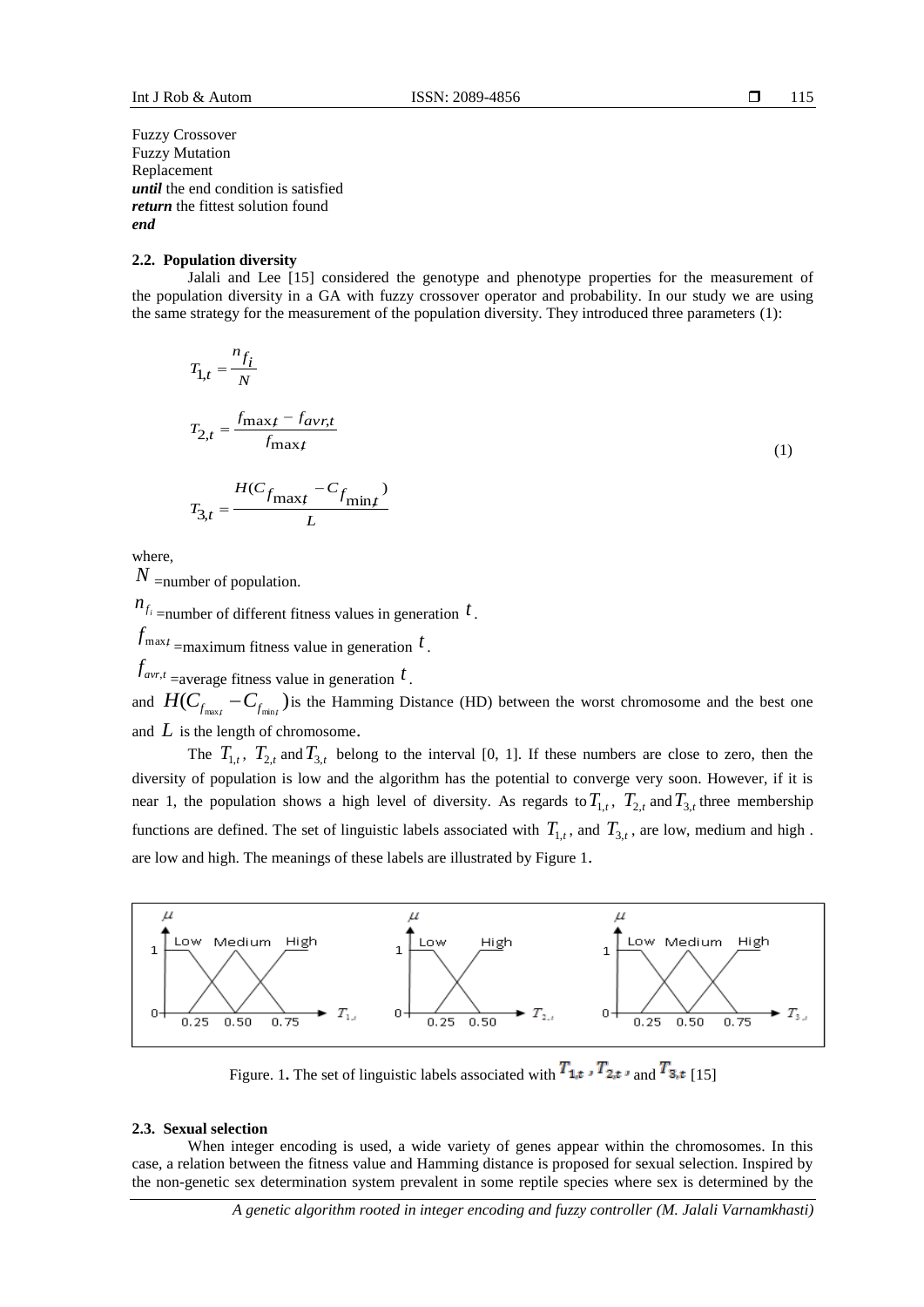temperature at which the egg is incubated, the population are divided such that the male and female would be selected in an alternate way. The layout of the male and female chromosomes in each generation is different [15]. A female chromosome (female\_chro) is selected by tournament selection size *t* from the female group. Then, the male\_chro chromosome is selected, in order of preference based on:

- $-$  the maximum Hamming distance between the male chromosome and the female chro, or
- $-$  the highest fitness value of male chromosome (if more than one male chromosome is having the maximum HD existed), or
- random selection.

# **2.4. Crossover**

# **2.4.1. Fuzzy crossover operator selection**

For selecting a crossover method based on integer encoding, some crossover methods introduced in literature are considered. Common abbreviations for these methods are presented in Table 1. Abbreviations of crossover operators.

| Table 1. Abbreviation of crossover operators |  |  |  |
|----------------------------------------------|--|--|--|
|----------------------------------------------|--|--|--|

| Crossover methods                     | Abbreviation   |
|---------------------------------------|----------------|
| <b>Partially Mapped Crossover</b>     | <b>PMX[16]</b> |
| Order Crossover                       | OX[17]         |
| Cycle Crossover                       | CX[18]         |
| <b>Position Based Crossover</b>       | PBX[19]        |
| <b>Alternating Position Crossover</b> | APX[20]        |

When the genetic diversity of the population is high ( $T_{3,t} \ge 0.50$ ), the PMX and OX crossover

methods perform well. The CX, PBX and APX are suitable methods as well, but time consumption in the PMX and OX methods is less than in the CX, and when the genetic diversity of the population is high it is better to keep the genes' positions. On the other hand, if we use the PBX or APX method when the genetic diversity of the population is high, the GA may need a lot of time to converge, hence resulting in wastage of computational resources.

The genetic diversity of the chromosomes is medium  $(0.25 \le T_{3,t} \le 0.50)$  when some gene locations in the chromosomes are the same. In such case, the PMX and CX methods are not an excellent choice because the offspring and parent are identical or very similar to other whereas the OX, PBX or APX method is more appropriate for these types of chromosomes as shown in Figure 2.

On the other hand, when the genetic diversity of the population is low ( $T_{3,t} \le 0.25$ ), some chromosomes are similar and then the PMX, CX and PBX methods are not useful because the offspring and parent are identical or resemble one another. Under such condition the APX and OX methods are more suitable as shown in Figure 3.

Therefore, we can say that OX and APX operators are appreciate in all cases of population diversity, PBX is not useful when chromosomes are identical and PMX is not useful when genetic diversity of chromosomes is medium or low. CX is useful for high diversity but time consumption is high and if this operator is compared to other operators in a short computation time the results of this operator will be weaker than the other operators. Regarding to the above explanation of relative crossover operator and population diversity in integer encoding, three levels for crossover operators based on integer encoding shown in Table 2 are introduced.

We referred them as Low, Medium and High. Low Crossover Ability (CA) means effect of this operator on genetic diversity is low, and this is relative to the structure of crossover operator or time consumption. Medium CA means this operator can increase genetic diversity but not a lot. When is said CA is high means effect of this operator on genetic diversity is high.

Table 2. Categories of crossover operator based on crossover ability

| Low.                      | Medium | High |
|---------------------------|--------|------|
| $\mathbf{f}^{\mathbf{v}}$ | PRX    | OΧ   |
| <b>PMX</b>                |        | APX  |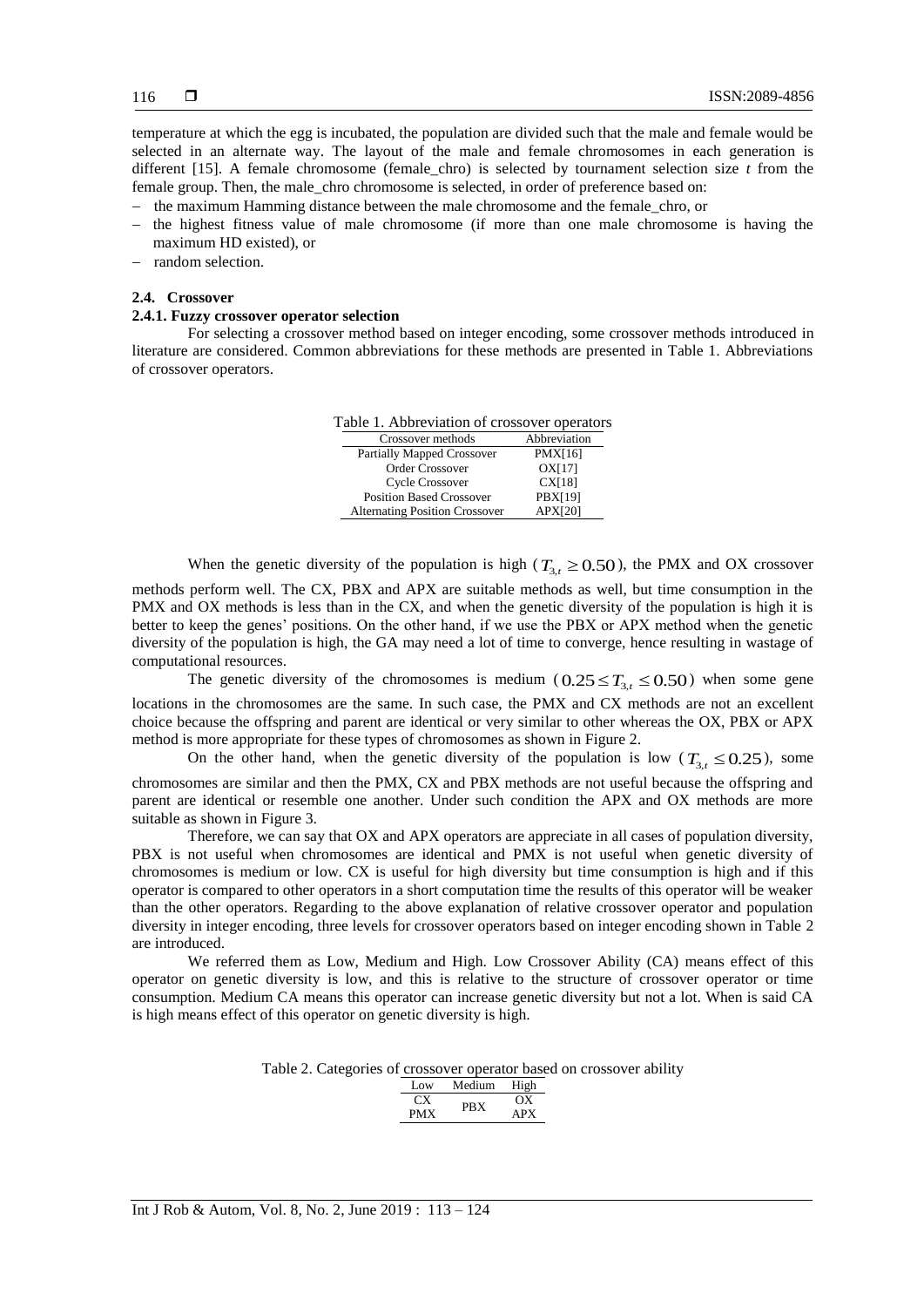| Parent                         | Crossover Method | Offspring                                                       |
|--------------------------------|------------------|-----------------------------------------------------------------|
|                                | <b>PMX</b>       | Offspring 1: 13495678210<br>Offspring 2: 4 2 1 8 5 6 7 9 3 10   |
| Parent 1: 1 3 4 9 5 6 7 8 2 10 | OХ               | Offspring 1: 42185679310<br>Offspring 2: 13495678210            |
| Parent 2: 4 2 1 8 5 6 7 9 3 10 | cх               | Offspring 1: 13495678210<br>Offspring 2: 4 2 1 8 5 6 7 9 3 10   |
|                                | PBX              | Offspring 1: 12485678210<br>Offspring 2: 43195679310            |
| $HD = 6$                       | APX              | Offspring 1: 143298 567 10<br>Offspring 2: 4 1 2 3 8 9 5 6 7 10 |

Figure 2. Comparison of crossover methods for medium genetic diversity

| Parent                         | CrossoverMethod | Offspring                                                                        |  |  |
|--------------------------------|-----------------|----------------------------------------------------------------------------------|--|--|
|                                | PMX             | Offspring 1: 13495678210<br>Offspring 2: 13295678410                             |  |  |
| Parent1: 1 3 4 9 5 6 7 8 2 10  | ox              | Offspring 1: 13295678410<br>Offspring 2: 13495678210                             |  |  |
| Parent 2: 1 3 2 9 5 6 7 8 4 10 | СX              | Offspring 1: 13495678210<br>Offspring 2: 13295678410                             |  |  |
|                                | PBX             | Offspring 1: 13495678210<br>Offspring 2: 13295678410<br>Offspring 1: 13295678410 |  |  |
| $HD = 2$                       | APX             | Offspring 2: 13495678210                                                         |  |  |

Figure 3. Comparison of crossover methods for low genetic diversity

#### **2.4.2. Fuzzy crossover probability selection**

Crossover is based on the probabilistic model-building procedure of the extended compact GA. The probability of crossover is an effective indicator of premature convergence regain. The selection of crossover probability  $(P_c)$  critically affects the behaviour and performance of the GA. However, guiding selection principles exist in the literature, (e.g., Grefenstette [14], De Jong [12, 20], Goldberg and Sastry [21] and Schaffer [22].

Researchers usually use a probability of 50%−100% for executing crossover [20]. Goldberg and Sastry  $[23]$  generalized the schema theorem for  $P_c$ . They argued that the selection pressure corresponds to disruption of schema and showed that when the building blocks are compact (its genes are located close to each other in the chromosome string), the GA works well for a wide range of combinations of  $P_c$  and selection rates.

Adaptive techniques that alter the probability of applying an operator in proportion to the observed performance of the chromosomes created by that operator in the course of a run were proposed by Davis [24]. Fernandes et al. [25] considered a GA that adapts the reproduction rate to the size of the population size under investigation.

In this study, the crossover probability is varied on the basis of the phenotype and genotype characteristics of the chromosome population. In addition, the population diversity is considered and its probability is estimated by a fuzzy logic controller. As to the  $T_{1,t}=T_{2,t}$  and  $T_{3,t}$  inputs, the set of linguistic labels associated with crossover probability comprises the descriptions low, medium and high. For each linguistic term, there is a triangular fuzzy set that defines its semantic (meaning) as shown in Figure 4.

# **2.5. Mutation**

# **2.5.1. Fuzzy mutation operator selection**

The arguments presented in this section led to the idea of using fuzzy system for selecting an appropriate mutation operator in order to obtain a more efficient mutation strategy. The proposed techniques will be categorized on the basis of the type of encoding each employs. In the case of integer encoding, many different mutation operators have been designed. However, unlike the mutation in binary encoding which only introduce small changes to the offspring, the mutation operators in integer encoding often modify the offspring greatly. Though, there are some issues concomitant to these methods when applied to problem like the p-median problem, p-hub, and incapacitated warehouse location problem. The reason behind these issues is the way how chromosomes are formed.

In these problems, chromosomes are created by considering the index for facilities. For instance, in the p-median problem where there are 50 facilities and  $p_c = 10$ , the length of chromosomes is considered to be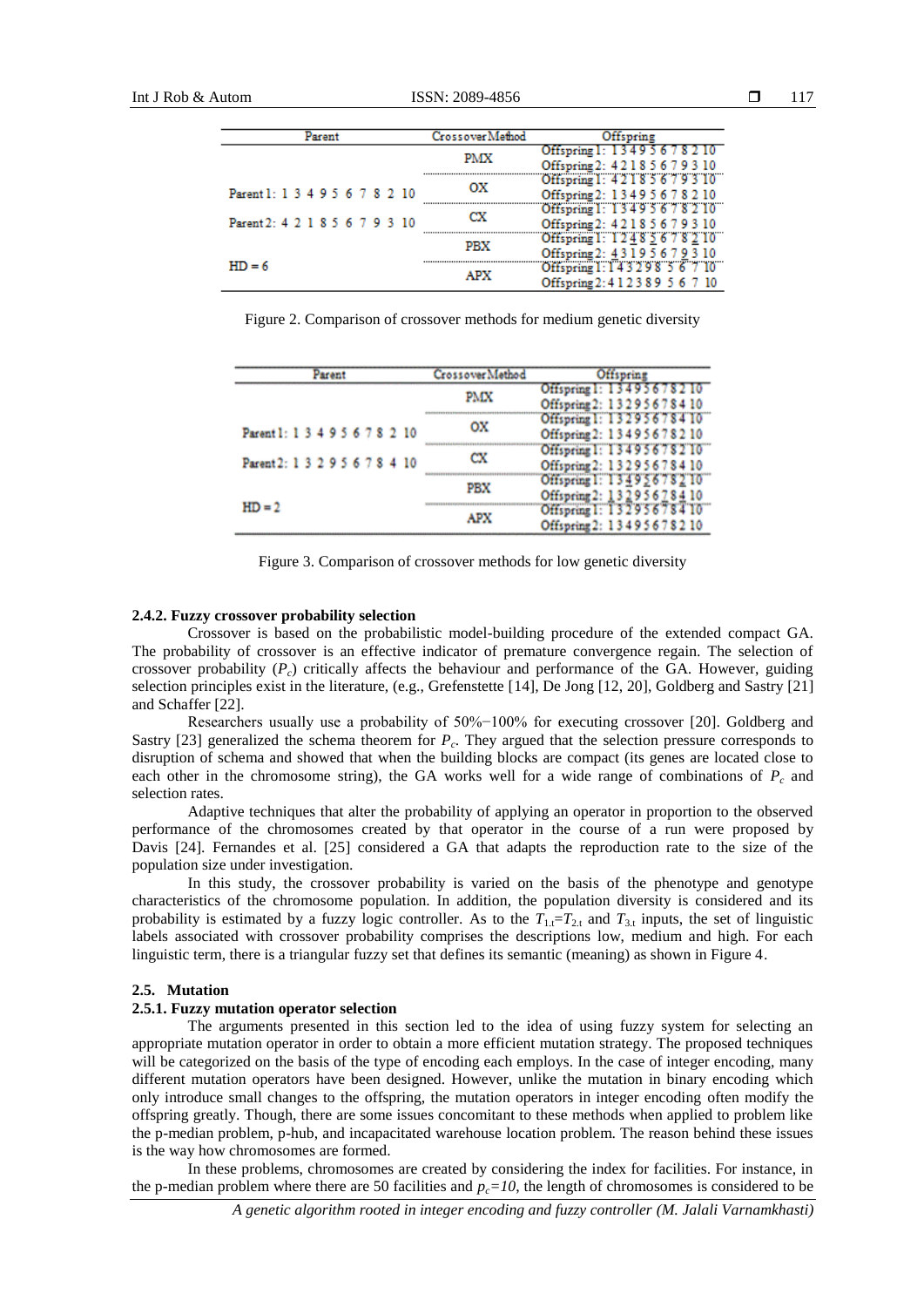10. These 10 numbers are selected from index 1 to 50 and the layout of them is not important. Since the mutation operators are based on relocation of gene positions, selection mutation operator bye fuzzy logic are not usable for the tackling the foregoing problems and accordingly in this thesis only pairwise mutation and Hypermutation [26] are employed. With this in mind, the FLC is not applied in the mutation operator selection since is only one mutation operator will be used.



Figure 4. The set of linguistic labels [13].

# **2.5.2. Fuzzy mutation probability selection**

As to the  $T_{1,t}$ ,  $T_{2,t}$  and  $T_{3,t}$ , inputs, the set of linguistic labels associated with mutation probability comprises the descriptions low, medium and high. For each linguistic term, there is a triangular fuzzy set that defines its semantic, i.e., meaning as shown in Figure 5.



Figure 5. The set of linguistic labels associated *P<sup>m</sup>*

In the traditional GA usually a very small number is used for mutation probability. Most of them used  $P_m = \frac{1}{b}$  $\frac{1}{L}$ , where *L* is the length of the chromosome. In the proposed technique,  $P_m = \frac{1}{L}$  $\frac{1}{L}$  is used as the center point for the mutation probability. The range that is considered in this study is at the interval of  $\bigg)$  $\left(\frac{1}{2L},\frac{3}{2L}\right)$  $=$  $($  $\left(\frac{1}{L} - \frac{1}{2L}, \frac{1}{L} + \frac{1}{2L}\right)$  $\left(\frac{1}{L} - \frac{1}{2L}, \frac{1}{L} + \frac{1}{2L}\right) = \left(\frac{1}{2L}, \frac{3}{2L}\right)$  $\frac{1}{2L}, \frac{3}{2L}$ 1 2  $\frac{1}{2L}, \frac{1}{L} + \frac{1}{2L}$  $1 \quad 1$ .

#### **2.6. Fuzzy rules**

The linguistic rules describing the control system consist of two parts: an antecedent block (between the **IF** and **THEN**) and a consequent block (following **THEN**). By making this type of evaluation, fewer rules can be evaluated, thus simplifying the processing logic and perhaps even improving the fuzzy logic system performance. Each rule has the possibility of generating a single rule for each output variable. In this paper, the inputs are combined logically using the AND/OR operator to produce output  $(x_i, \mu_i(CA))$  and  $(y_i, \mu_i(p_c))$  and  $(z_i, \mu_i(p_m))$  response values for all the expected inputs (2-4) [24]:

$$
\mu_i(CA) = \max \{ \mu_i(T_{1,t}), \{ \mu_i(T_{2,t}), \{ \mu_i(T_{3,t}) \} \} \tag{2}
$$

$$
\mu_i(P_c) = \min \{ \mu_i(T_{1,t}), \{ \mu_i(T_{2,t}), \{ \mu_i(T_{3,t}) \} \} \tag{3}
$$

$$
\mu_i(P_m) = \min \{ \mu_i(T_{1,t}), \{ \mu_i(T_{2,t}), \{ \mu_i(T_{3,t}) \} \} \tag{4}
$$

where *i=*1,2,…, *number of rules*

Therefore, the proposed fuzzy system with three input variables will have 18 rules for each output variable  $(CA, P_c$  and  $P_m$ ). This fuzzy rule base is collectively presented in Table 3. The fuzzy outputs for all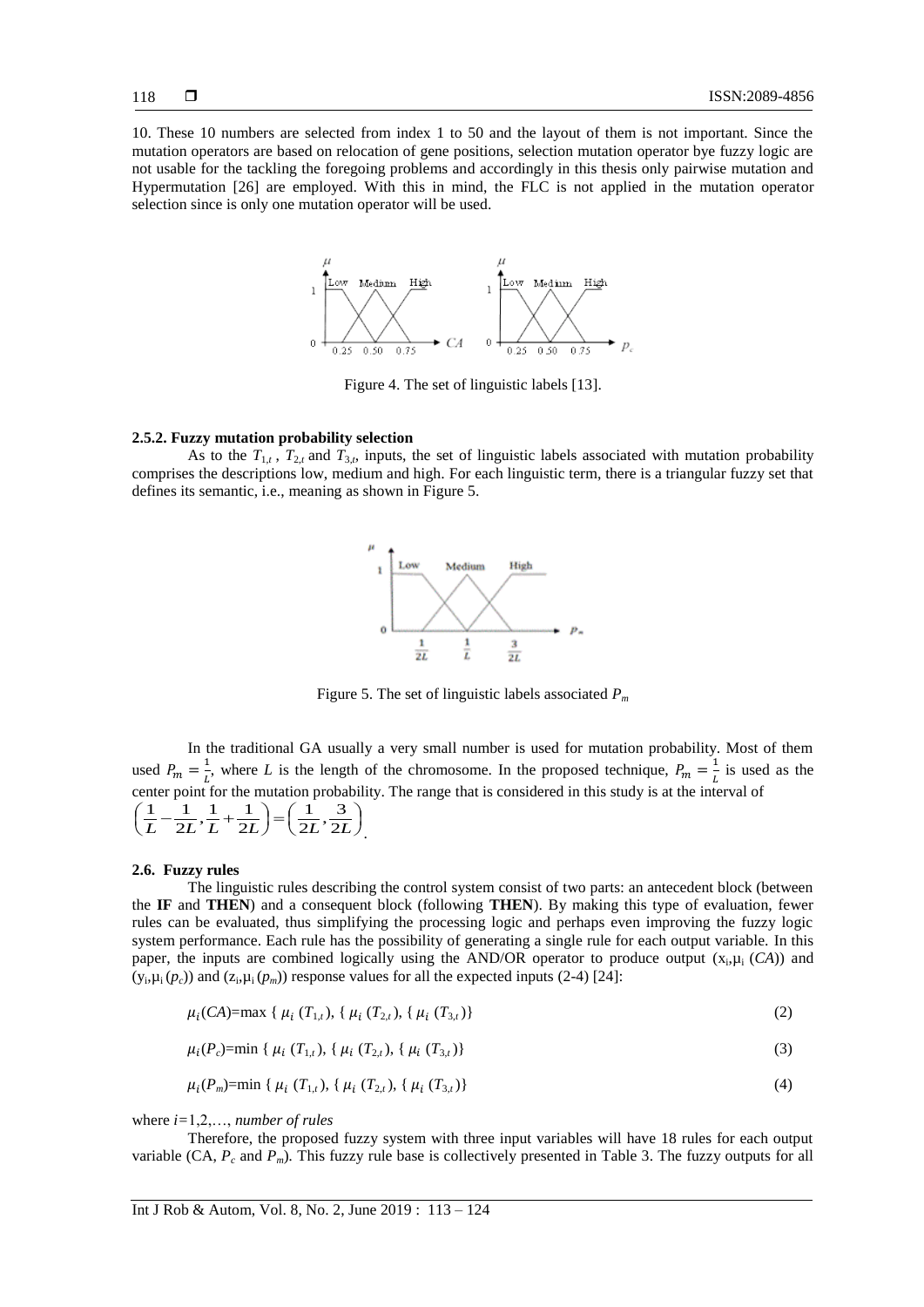rules are finally aggregated to one fuzzy set. To obtain a crisp decision from this fuzzy set, we use the Centre of Gravity approach for defuzzification (5-7) [15]:

$$
x_{CA} = \frac{\sum_{i=1}^{n} \mu_i (CA) x_i}{\sum_{i=1}^{n} \mu_i (CA)} \tag{5}
$$

$$
y_{p_c} = \frac{\sum_{i=1}^{n} \mu_i (P_c) y_i}{\sum_{i=1}^{n} \mu_i (P_c)} \tag{6}
$$

$$
z_{p_m} = \frac{\sum_{i=1}^{n} \mu_i \left( P_m \right) z_i}{\sum_{i=1}^{n} \mu_i \left( P_m \right)} \tag{7}
$$

#### **2.7. Elitism replacement with filtration**

After the fuzzy crossover and mutation operators are applied, elitism replacement technique is used as the replacement strategy. The offspring have to compete with their parents in order to allow transition into the new population. In other words, fitter chromosomes will survive for the next generation and they are never lost unless better solutions are found. In the elitism replacement technique, both parent and offspring populations are considered together as a single population. Then this population is sorted in a non-increasing order of their associated fitness value and the first half of the chromosomes from this combined population are selected as the chromosomes for the new population of the next generation.

| Rule | $T_{\mathrm{1,}t}$ | $T_{2,t}$ | $T_{3,t}$ | CA     | $p_c$  | $p_{m}$ |
|------|--------------------|-----------|-----------|--------|--------|---------|
| 1    | Low                | Low       | Low       | High   | High   | High    |
| 2    | Low                | Low       | Medium    | High   | High   | High    |
| 3    | Low                | Low       | High      | Medium | Medium | High    |
| 4    | Low                | High      | Low       | High   | Medium | High    |
| 5    | Low                | High      | Medium    | Medium | Medium | Medium  |
| 6    | Low                | High      | High      | Medium | Low    | Low     |
| 7    | Medium             | Low       | Low       | High   | High   | High    |
| 8    | Medium             | Low       | Medium    | Medium | Medium | Medium  |
| 9    | Medium             | Low       | High      | Medium | Medium | Low     |
| 10   | Medium             | High      | Low       | Medium | Medium | Medium  |
| 11   | Medium             | High      | Medium    | Medium | Medium | Low     |
| 12   | Medium             | High      | High      | Medium | Low    | Low     |
| 13   | High               | Low       | Low       | High   | High   | High    |
| 14   | High               | Low       | Medium    | Medium | Medium | Medium  |
| 15   | High               | Low       | High      | Low    | Medium | Low     |
| 16   | High               | High      | Low       | Low    | Medium | Medium  |
| 17   | High               | High      | Medium    | Low    | Low    | Low     |
| 18   | High               | High      | High      | Low    | Low    | Low     |

Table 3. Fuzzy rule base for CA and  $p_c$  and  $p_m$ 

In order to overcome of identical chromosomes, the filtration technique is used to add diversity to the new population. In this technique, one of the identical chromosomes is kept while the others are removed and replaced by new feasible chromosomes that are generated randomly. As the filtration procedure involves the process of "identify", "re-generate" and "re-evaluate" of the new chromosomes, which requires a certain amount of computation time, it is sensible to just invoke the procedure every *R* generation (where *R* is a parameter, e.g. 100) or when there is at least 10 percent of the population that are identical [13].

## **3.** *P***-MEDIAN PROBLEM**

Facility location problems appeared in numerous applications such as communications, industrial transportation and distribution networks. One of the well-known facility location problems is the *p*-median problem which locates *p* facilities among *n* demand points and allocates the demand points to the facilities. The objective is to minimize the total demand-weighted distance between the demand points and the facilities. The following formulation of the *p*-median problem is introduced by Revelle and Swain [27]. where (6-10):

$$
\min \sum_{i=1}^{n} \sum_{j=1}^{n} w_i d_{ij} x_{ij}
$$

*A genetic algorithm rooted in integer encoding and fuzzy controller (M. Jalali Varnamkhasti)*

(6)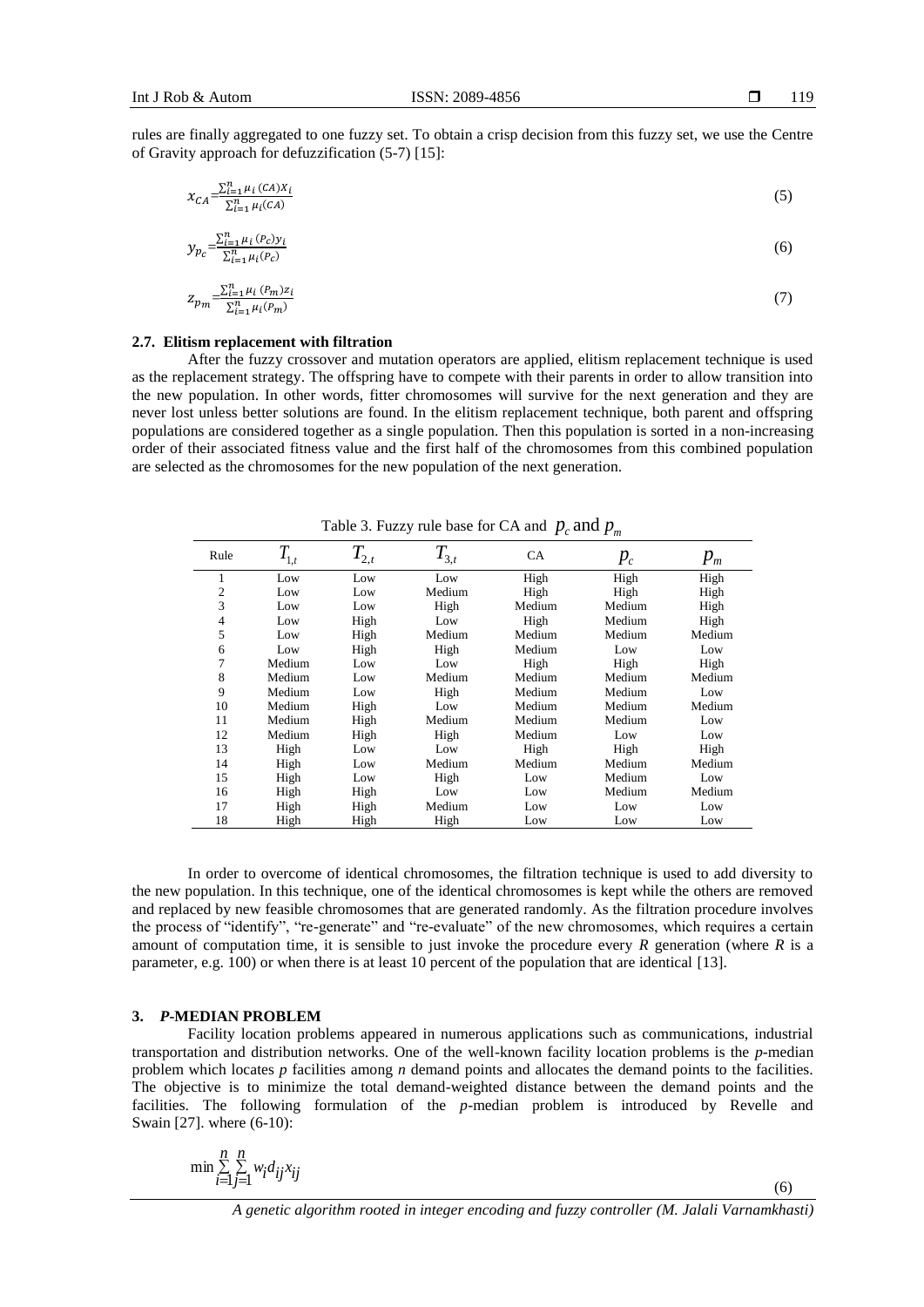$$
s.t. \sum_{j=1}^{n} x_{ij} = 1, \quad \forall ij \tag{7}
$$

$$
x_{ij} \le y_{ij}, \quad \forall ij \tag{8}
$$

$$
\sum_{j=1}^{n} y_j = p \tag{9}
$$

$$
x_{ij} = 0 \text{ or } 1, \forall ij \text{ and } y_{ij} = 0 \text{ or } 1, \forall ij
$$
\n
$$
(10)
$$

where *n=*total number of demand point

 $=\begin{cases} 1 & \text{if point } i \text{ is assigned to } facili \\ 0 & \text{otherwise} \end{cases}$  $x_{ij} = \begin{cases} 1 & \text{if point } i \text{ is assigned to facility location at point } j \\ 0 & \text{otherwise} \end{cases}$ 1 if pointi is assighned to facility location at point  $=\begin{cases} 1 & \text{if } a \text{ facility} & \text{is } location \\ 0 & otherwise \end{cases}$  $y_{ij} = \begin{cases} 1 & \text{if } a \text{ facility} \text{ is location at point } j \\ 0 & \text{otherwise} \end{cases}$ 1 if a facility is location at point

 $d_{ij}$  =  $t$  travel distance between point *i*, *j P=*number of facilities to be located

In a *p*-median problem, let the number of facilities is *N*, then these facilities are indexed to 1, 2, ..., *N*. We use a simple encoding where the genes correspond to the indexes of the selected facilities. For example, for capacitated 6-median facility location problem,  $(2, 5, 6, 23, 19, 7)$  is a chromosome where demand points 2, 5, 6, 23, 19 and 7 are selected as facility locations.

A population of chromosome solutions is generated to form an initial population. For our proposed algorithm the population is generated randomly. The population will be evaluated by fitness function. The fitness evaluation must be able to reflect the objective and direct the search towards optimal solution. The fitness of a chromosome is the same as the objective function value of the solution it corresponds to, and it can be calculated using the problem data.

# **4. COMPUTATIONAL EXPERIMENTS**

## **4.1. Experimental design**

A benchmark data set that is tested in this research for all algorithms inclusive of 40 PMFLPs proposed by Beasley [10] and was extensively utilized in the literature for the testing of PMFLPs algorithms. Each of the 40 instances in the class is a graph with a corresponding value for *p*. Every node is a customer and a potential facility, and the cost of assigning a customer to a facility is the length of the shortest path between the corresponding nodes. The number of nodes in this class varies from 100 to 900, and the value of *p* from 5 to 200.

The computational experiment runs reported here were performed by using a GA with initial population that is generated randomly. Regarding number of facilities and number of medians, the initial population are created by considering index for facilities. For instance, in the *p*-median problem where there are 50 facilities and *p*=10, the length of chromosomes is considered to be 10. These 10 numbers are selected from index 1 to 50 and the layout of them is not important.

The performance of these approaches is measured by the percentage deviation (D) between the benchmark problems taken from the ORLibrary (Beasley, [10] and the heuristic results from the proposed algorithms.

$$
PD = \frac{|B_i - R_i|}{B_i} \times 100\% \tag{11}
$$

where  $B_i$  is the benchmark result and  $R_i$  is the computational result obtained by the proposed algorithm.

The algorithms were coded in C++ and run on a Pentium IV with 2.0 GHz CPU and 2.0 GB of RAM and each problem instance was tested 30 times with a maximum 20 CPU seconds per run.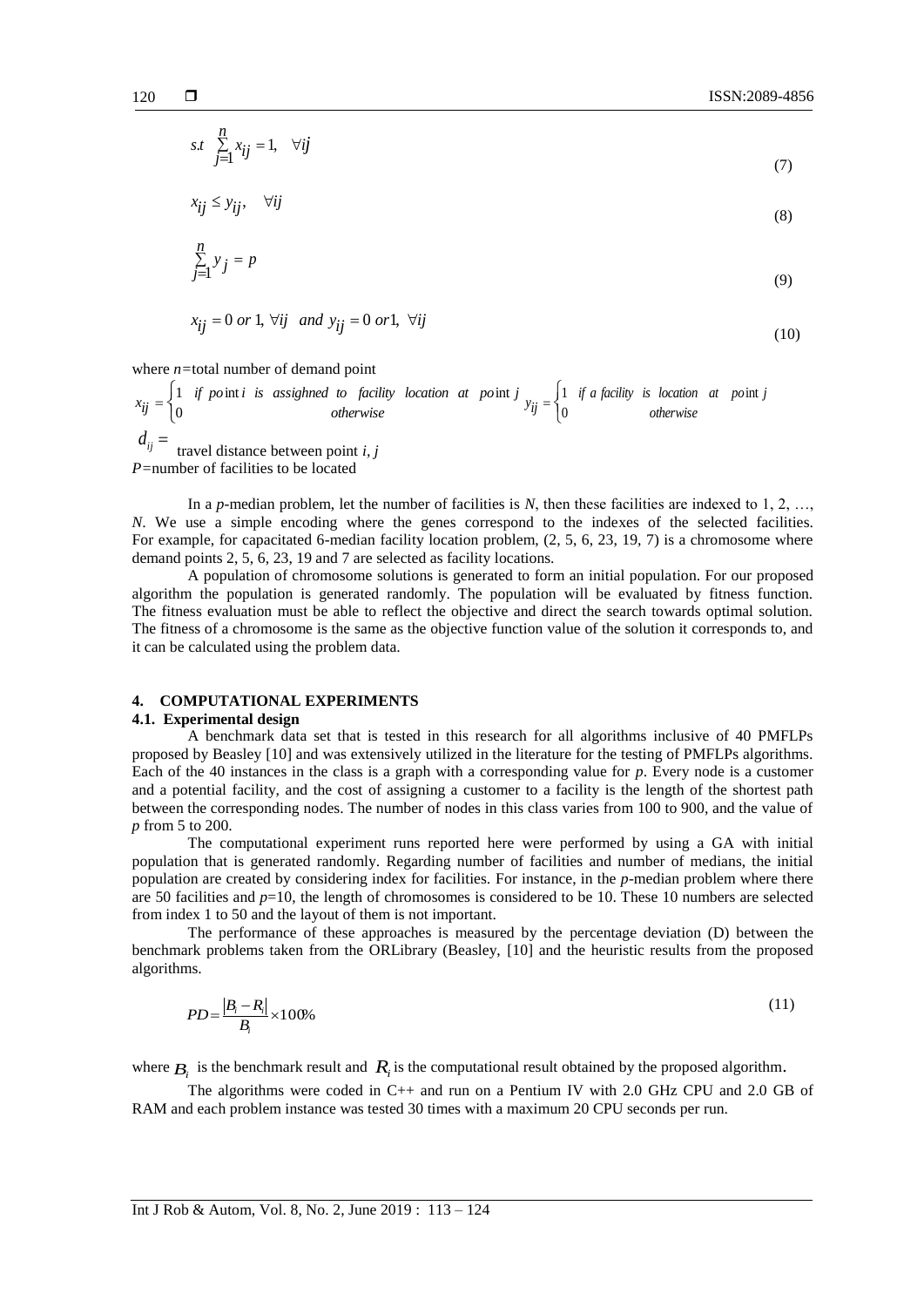### **4.2. Computational results of comparison selection mechanisms**

In this subsection, we present the computational results of the proposed sexual selection based on integer encoding that was mentioned literature. In order to scrutinise the performance and the ability of the proposed sexual selection, some commonly used selection mechanisms are considered. Common abbreviations of these methods are presented in Table 4.

| Table 4. Common abbreviation of selection mechanism |              |
|-----------------------------------------------------|--------------|
| <b>Selection Mechanism</b>                          | Abbreviation |
| <b>Sexual Selection</b>                             | SХ           |
| Roulette Wheel                                      | <b>RW</b>    |
| <b>Tournament Selection</b>                         | <b>TS</b>    |
| Linear Ranking                                      | LR           |
| <b>Stochastic Universal Sampling</b>                | <b>SUS</b>   |
| <b>Truncation Selection</b>                         | TR           |
|                                                     |              |

The computational experiments reported here were performed by using a standard GA with initial population that is created randomly. In this algorithm the population size of 100, Partially Mapped Crossover (PMX) as the default crossover operator with probability  $p_c$ , and pairwise mutation with probability  $p_m$ , are considered. After crossover and mutation, all offspring will be replaced their parent (en-bloc replacement). This replacement strategy is used because we want to assess the performance of the selection mechanisms. The stopping criterion for the proposed algorithm is the 20 CPU seconds.

To see whether the sexual selection provides a good coverage and to avoid the premature convergence, comparison results for some selection mechanisms are reported in the Figure 4 when the algorithms terminate at 20 CPU seconds per run. In order to further assess the results, these results are compared in two groups. Firstly, all algorithms are compared based on problem instances with a fixed median point i.e. short chromosome length. As can be seen in Figure 6, average percentage deviation for sexual selection is less than 1.5% whereas for other selection mechanisms average percentage deviations are at least 1.5%.

In the other comparison, we considered different demand points with maximum median points from Table 5. In this case, the lengths of the chromosomes are larger than other situation for each demand point. As can be seen in Figure 7, for all problems, results of the average percentage deviation for sexual selection are better than other selection mechanisms. The average percentage deviation for sexual selection is between 0.8% and 1.8% whereas for other selection mechanisms are between 1.2% and 3.5%.









# **4.3. Computational results of FGA based on crossover operator and probability selection technique**

In this subsection, we present the computational results of the proposed integer encoding FGA based on crossover operator and probability selection technique named FGAC, for solving PMFLPs. In order to assess the performance and the ability and comparison of the proposed FGAC, some commonly used crossover operators in binary encoding are considered. Common abbreviations of these methods are presented in Table 5.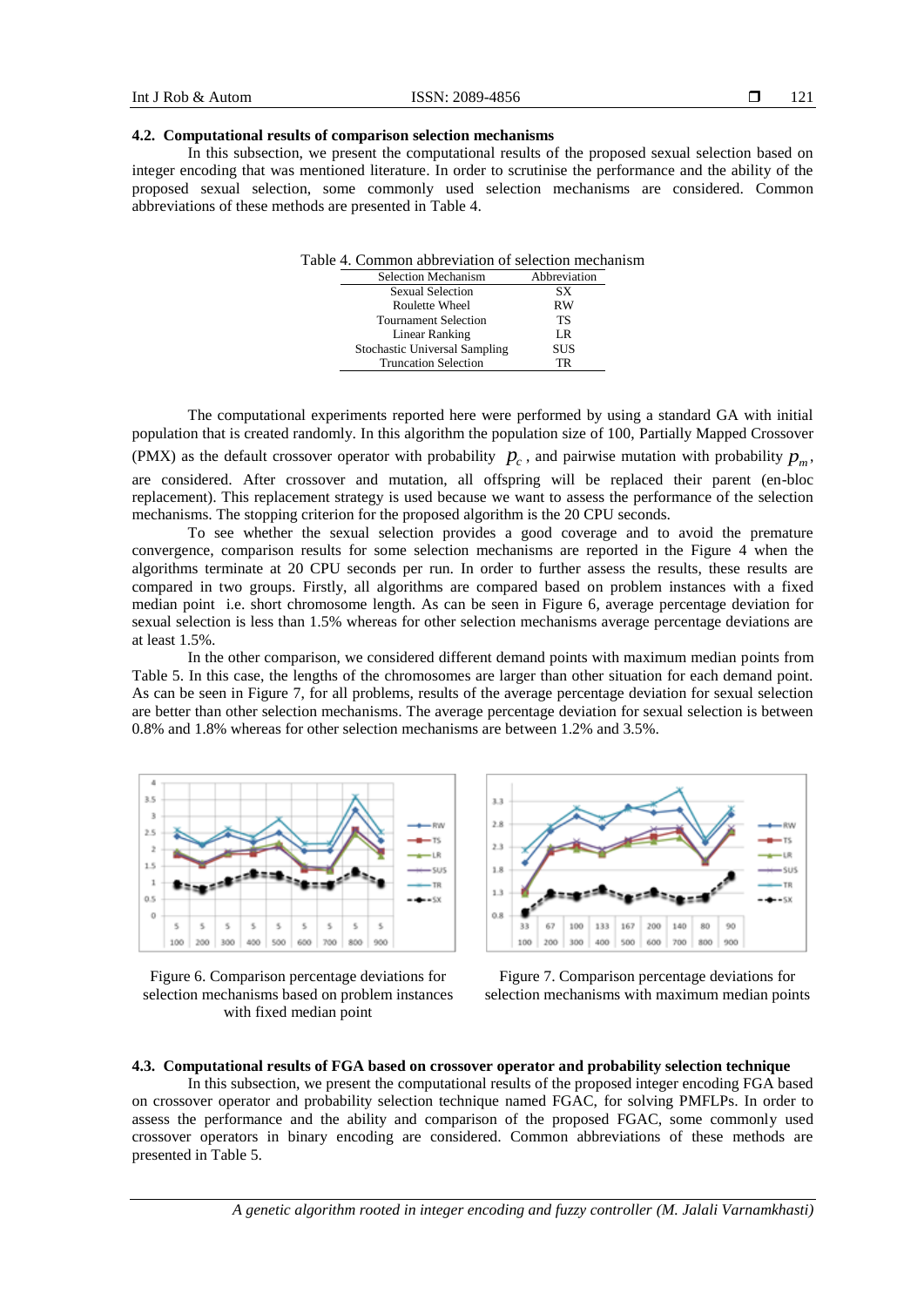|--|

| Crossover methods                     | Abbreviation |
|---------------------------------------|--------------|
| <b>Partially Mapped Crossover</b>     | <b>PMX</b>   |
| Order Crossover                       | OХ           |
| Cycle Crossover                       | CX.          |
| <b>Position Based Crossover</b>       | <b>PRX</b>   |
| <b>Alternating Position Crossover</b> | APX          |

The computational experiment reported here are performed by using a standard GAs (SGAs) with initial population that is created randomly. In this algorithm the population size of 100, tournament selection of size two and pairwise mutation with probability  $p_m = 0.02$  are considered. The crossover operators listed in Table 4 are applied with a fixed crossover probability,  $p_c = 0.70$  for SGAs. After the crossover and mutation, all offspring will be replaced their parent (en-bloc replacement). The stopping criterion for the proposed algorithms is the 20 CPU seconds.

In the other comparison results, we considered different demand points with maximum median points. In this case, the lengths of the chromosomes are larger than other situation for each demand point. As can be seen in Figure 8 the average percentage deviation for all group problems, results of the average percentage deviation for the proposed FGAC are better than the other crossover operators.



Figure 8. Comparison percentage deviations for crossover operators with maximum median points

#### **4.4. Comparison of FGA with competitors**

The same benchmark problem instances are used for the computational experiments. The numerical results are computed after making 30 independent runs for statistical significance. Each run is terminated if one of the following stopping conditions is met:

- Fitness value is not improved after 100 generations;
- CPU time is more than 200 CPU seconds.

The results acquired by the FGA point out that the proposed complete FGA is effective for PMFLPs, judging by the small percentage deviations shown. This can be partially verified by comparing the average percentage deviation columns given in Table 6, under Appendix. Finally, the ability of the FGA to generate the optimal solutions is demonstrated in the last column, in which the FGA is able to find optimal values for 37 out of 40 problem instances tested.

## **5. CONCLUSION**

In this study, we proposed a fuzzy genetic algorithm using sexual selection, crossover and mutation operators and probabilities selection technique for solving the *p*-median facility location problems. Various techniques have been introduced into the proposed algorithm to further enhance the solutions quality. The proposed algorithm has been tested against the best known solutions reported in the literature, using problem instances from the benchmarks in [6]**.** The computational results and small percentage deviations for each problem showed that the proposed algorithm is competitive in terms of the quality of the solutions found.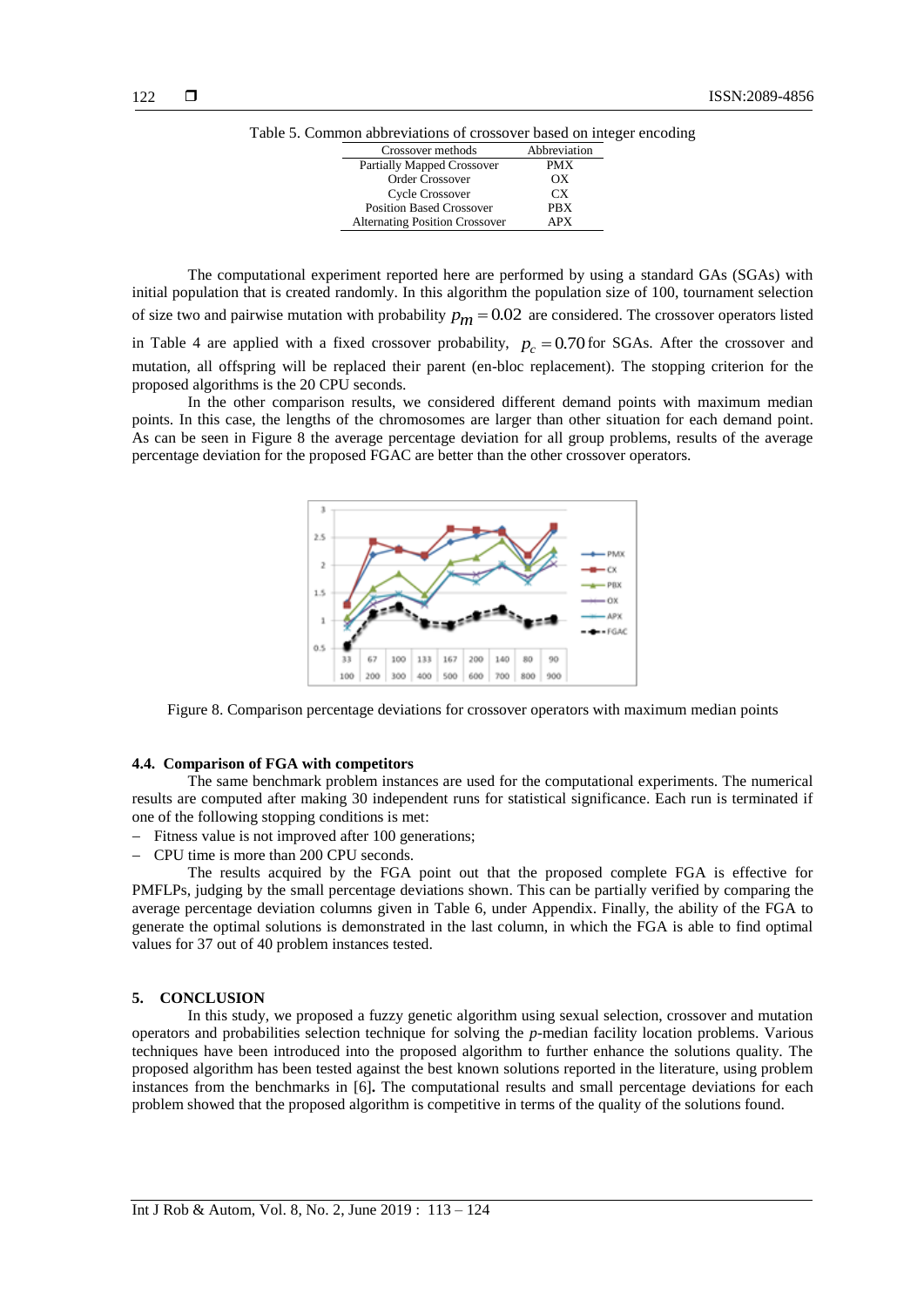#### **REFERENCE**

- [1] K. Wang, "*A New Fuzzy Genetic Algorithm Based on Population Diversity*," In Proceeding of the 2001 international Symposium on Computational Intelligence in Robotics and Automation, New Jersey, 108-112, 2001.
- [2] S. M. Odeh, A. M. Mora, M. N. Moreno, and J. J. Merelo, "A Hybrid Fuzzy Genetic Algorithm for an Adaptive Traffic Signal System," Hindawi Publishing Corporation, Advances in Fuzzy Systems, Article ID 378156, 11 pages, Volume 2015.
- [3] K. A. De Jong. Analysis of the Behavior of a Class of Genetic Adaptive systems. PhD Thesis, Department of Computer and Communication Sciences, University of Michigan (1975).
- [4] F. Herrera and M. Lozano, "Fuzzy genetic algorithms: issues and models," Technical Report DECSAI-98116, Department of Computer Science and A.I., University of Granada, (1998).
- [5] F. Herrera and M. Lozano, "Fuzzy adaptive genetic algorithm: design, taxonomy, and future directions. Soft Computing," 545-562, 7 (2005).
- [6] M Jalali Varnamkhasti, "A hybrid of adaptive neuro-fuzzy inference system and genetic algorithm," *Journal of Intelligent and Fuzzy Systems*, vol. 25, pp. 793-796, 2013.
- [7] M. Jalali Varnamkhasti and L. S. Lee, "A fuzzy genetic algorithm based on binary encoding for solving multidimensional knapsack problems," *Journal of Applied Mathematics*, vol. 2012, Article ID 703601, 23 pages, 2012.
- [8] Y. Song, G. Wang, P. Wang and A. Johns, "Environmental/Economic Dispatch Using Fuzzy Logic Controlled Genetic Algorithm," In: IEEE Proceeding on Generation, Transmission and Distribution. The Institution of Engineering and Technology, London, 377-382, 144 (1997).
- [9] Q. Li, D. Zheng, Y. Tang and Z. Chen, "A New Kind of Fuzzy Genetic Algorithm," *Journal of University of Science and Technology Beijing*, 85-89, 1 (2001).
- [10] C. Re Velle and R. Swain, "Central Facilities Location," Geographical Analysis, 30-42, 2 (1970).
- [11] C. H. Wang and T. P. Hong, "Integrating membership functions and fuzzy rule sets from multiple knowledge sources," *Fuzzy Sets System*, 141-154, 112 (2000).
- [12] H. Liu, Z. Xu and A. Abraham, "Hybrid Fuzzy-Genetic Algorithm Approach for Crew Grouping," In Nedjah N. Mourelle L.M., Vellasco M.M.B.R, Abraham A., Koppen M. (eds.), Proceedings of the 2005 5th International Conference on Intelligence Systems Design and Applications. IEEE Computer Society, Washington, DC, 332-337, (2005).
- [13] F. Herrera and M. Lozano, "Adaptive Control of the Mutation Probability by Fuzzy Logic Controllers," Parallel problem Solving from Nature VI, Berlin: Springer. 335-344, (1996).
- [14] F. Herrera, E. Herrera-Viedma, M. Lozano and J. L. Verdegay, "Fuzzy Tools to Improve Genetic Algorithms," In Proceeding of the European Congress on Intelligent Techniques and soft Computing, 1532-1539, (1994).
- [15] M. Jalali Varnamkhasti and L. S. Lee, "Fuzzy Genetic Algorithm with Sexual Selection," Second International Conference and Workshops on Basic and Applied Sciences and Regional Annual Fundamental Science Seminar UTM, Malaysia, 38-43, (2009).
- [16] S. A. Jafari, S. Mashohor and M. Jalali Varnamkhasti, "Committee neural networks with fuzzy genetic algorithm," *Journal of Petroleum Science and Engineering*, 217-223, (4) 76 (2011).
- [17] M. Jalali Varnamkhasti and L. S. Lee, "A Genetic Algorithm with Fuzzy Crossover Operator and Probability," *Advance Operation Research,* (2011).
- [18] A. X. Yand Y. X. Jin, "A Fuzzy C-Means Clustering Algorithm Based on Improved Quantum Genetic Algorithm," *Internationa Journal of Database Theory and Application*, Vol.9, pp.227-236, (2016).
- [19] E. Cam, G. Gorel, and H. Mamur, "Use of the Genetic Algorithm-Based Fuzzy Logic Controller for Load-Frequency Control in a Two Area Interconnected Power System," *Appl. Sci.*, 7(3), 308, 2017.
- [20] J. D. Schaffer, "A study of control parameters affecting online performance of genetic algorithms for function optimization," In Proceeding Third International Conference Genetic Algorithm, 51-60, (1989).
- [21] J. E. Beasley, "A note on solving large p-median problems," *European Journal of Operational Research,* 270-273, 21 (1985).
- [22] J. J. Grefenstette, "Optimization of control parameters for genetic algorithms," *IEEE Transactions System, Man, and Cybernietics,* 122-128, (1) SMC-16 (1986).
- [23] K. A. De Jong, "Adaptive system design: a genetic approach," *IEEE Transactions System, Man, and Cybernietics,* 566-574, (9) 10 (1980).
- [24] M. Mitchell, "An Introduction to Genetic Algorithms," (USA: MIT Press, 1996).
- [25] L. Davis, "Adapting operator probabilities in genetic algorithms," In Proceedings of the Third International Conference on Genetic Algorithms and Their Applications, Morgan Kaufmann, pp. 61-69 (1989).
- [26] C. Fernandes, R. Tavares and A. Rosa, "niGAVaPS Outbreeding in Genetic Algorithms," presented at Evonet Summer School 99, Antwerp (Belgium), (1999).
- [27] E. S. Correa, M. T. A. Steiner, A. A. Freitas and C. Carnieri, "A genetic algorithm for solving a capacitated pmedian problem," *Numerical Algorithm,* 373–388, 35 (2004).
- [28] F. Chiyoshi and R. Galv ao, "A Statistical Analysis of Simulated Annealing Applied to the P-Median Problem," *Annals of Operations Research,* 61-74, 96 (2000).
- [29] P. Hansen, N. Mladenovic and D. Perez-Brito, "Variable neighborhood decomposition search," *Journal of Heuristics*, 335-350, (3) 7 (2001).